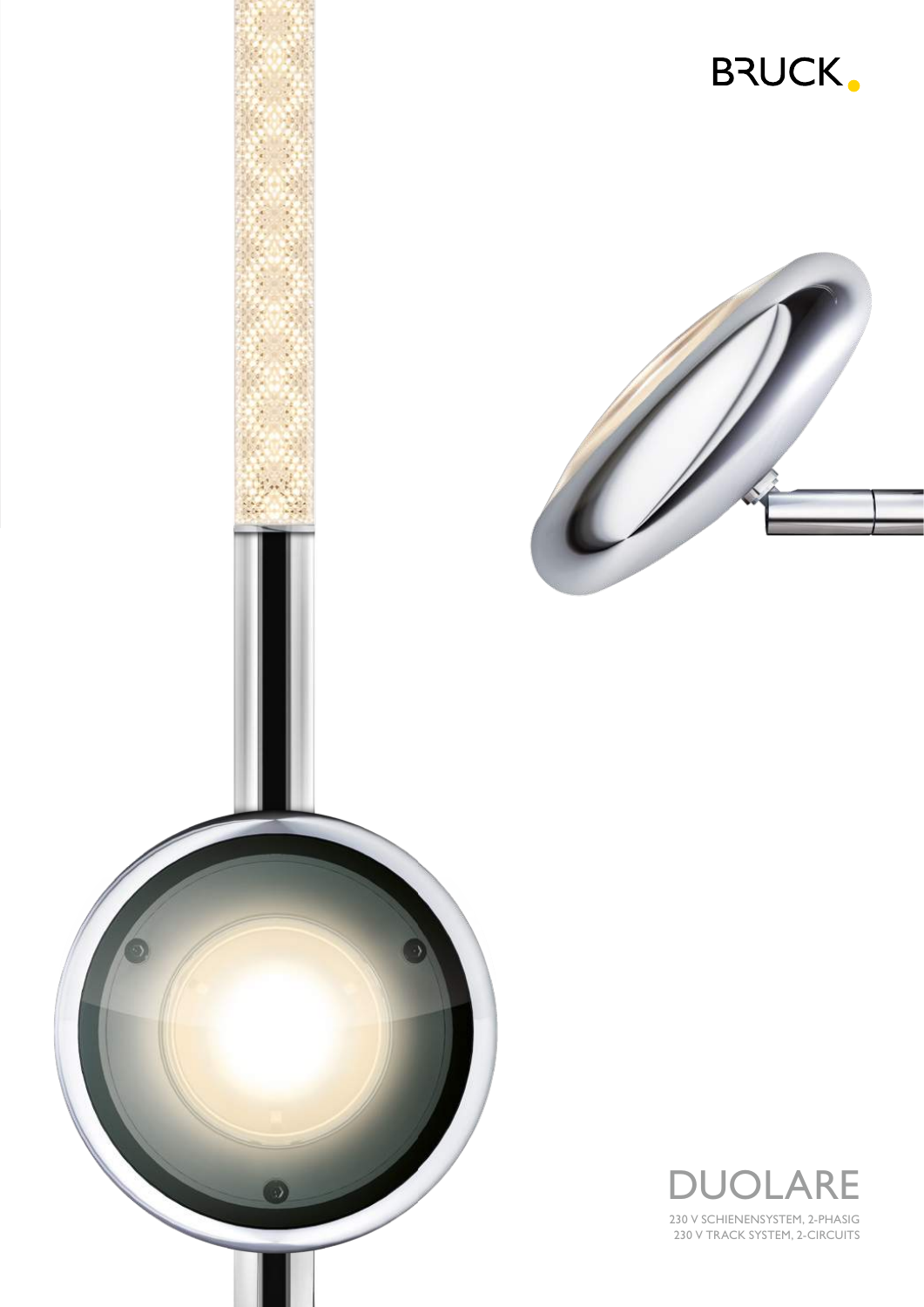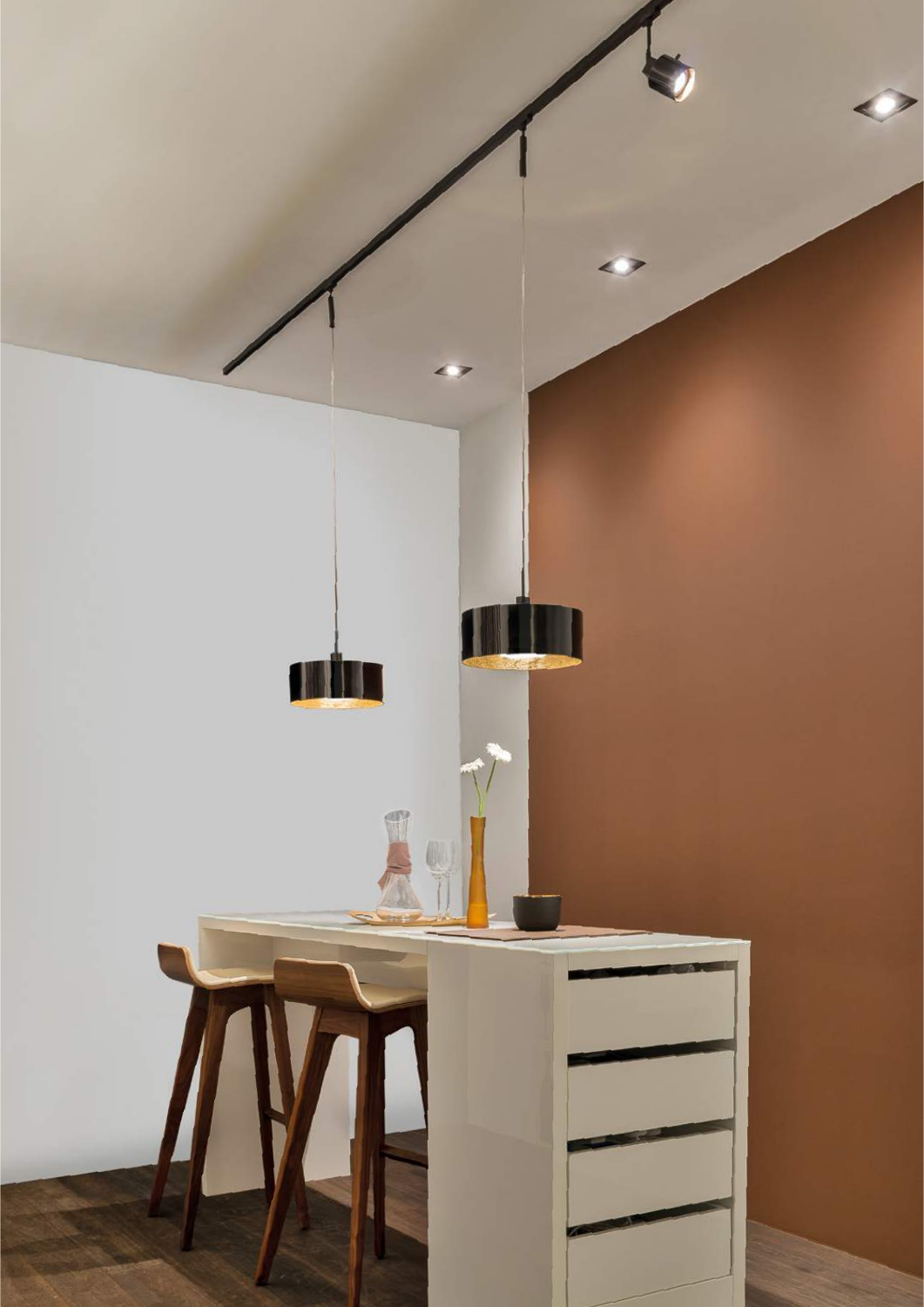# DUOLARE 230 V SCHIENENSYSTEM

DUOLARE 230 V TRACK SYSTEM



### **Zart und unauffällig DUOLARE 230 V SCHIENENSYSTEM DUOLARE 230 V TRACK**

Wenn Sie eine 230 V-Stromschiene suchen, die nicht "dick" aufträgt und sich optisch zurücknimmt, ist DUOLARE genau die richtige Wahl. Sie ist die wohl kleinste Stromschiene für Netzspannung mit Maßen von nur 18 x 18 mm. Bei der Steuerung beweist Duolare große Flexibilität. Dimmung per Phasendimmer ist ebenso möglich wie die drahtlose Steuerung.

## **Zwei Phasen für drei Lichtstimmungen**

Mit der DUOLARE 230 V-Stromschiene passen Sie schnell und flexibel Ihr Licht unterschiedlichen Situationen wie Geselligkeit, Lesen oder Fernsehen an. Dafür schalten Sie ganz einfach zwei Stromkreise getrennt oder zusammen – und erzeugen so drei verschiedene Lichtstimmungen.

Hochvolt-LED benötigen keinen Treiber, es gibt also keine zusätzlichen Kästen an der Schiene. Mit Niedervolt-LEDs funktioniert das innovative Dim2warm, das Licht beim Dimmen wärmer macht – genau wie die gute alte Glühlampe. Bei beiden Techniken ist die Lichtqualität mit einem Ra-Wert von mindestens 90 beeindruckend.

Groß ist auch die Auswahl an Leuchten für Halogenlampen und Retrofits. Sie haben die Wahl.

# **Delicate and understated**

If you are looking for a 230V track that does not apply "thickly" and is optically restrained, DUOLARE is just the right choice for you. It is likely the smallest two-phase 230V track with dimensions of only 18 x 18 mm. DUOLARE proves great flexibility in control. Dimming by using a phase dimmer is possible as well as wireless control.

**Two circuits for three lighting moods**  The DUOLARE 230V track adapts the lighting quickly and flexibly to different situations like conviviality, reading or watching TV. You can switch two circuits separately or together in order to create three different lighting moods.

High-voltage LED do not need drivers, so there are no extra boxes on the track. The innovative Dim2warm, which makes the light warmer while dimming, works with low-voltage LED – just like the good old light bulb. In both technologies, the light quality is impressive with a CRI of at least 90.

There is also a great selection of halogen lamps and retrofits. The choice is yours.

## **ALLE LEUCHTEN IN VERSCHIEDENEN OBERFLÄCHEN ERHÄLTLICH!**



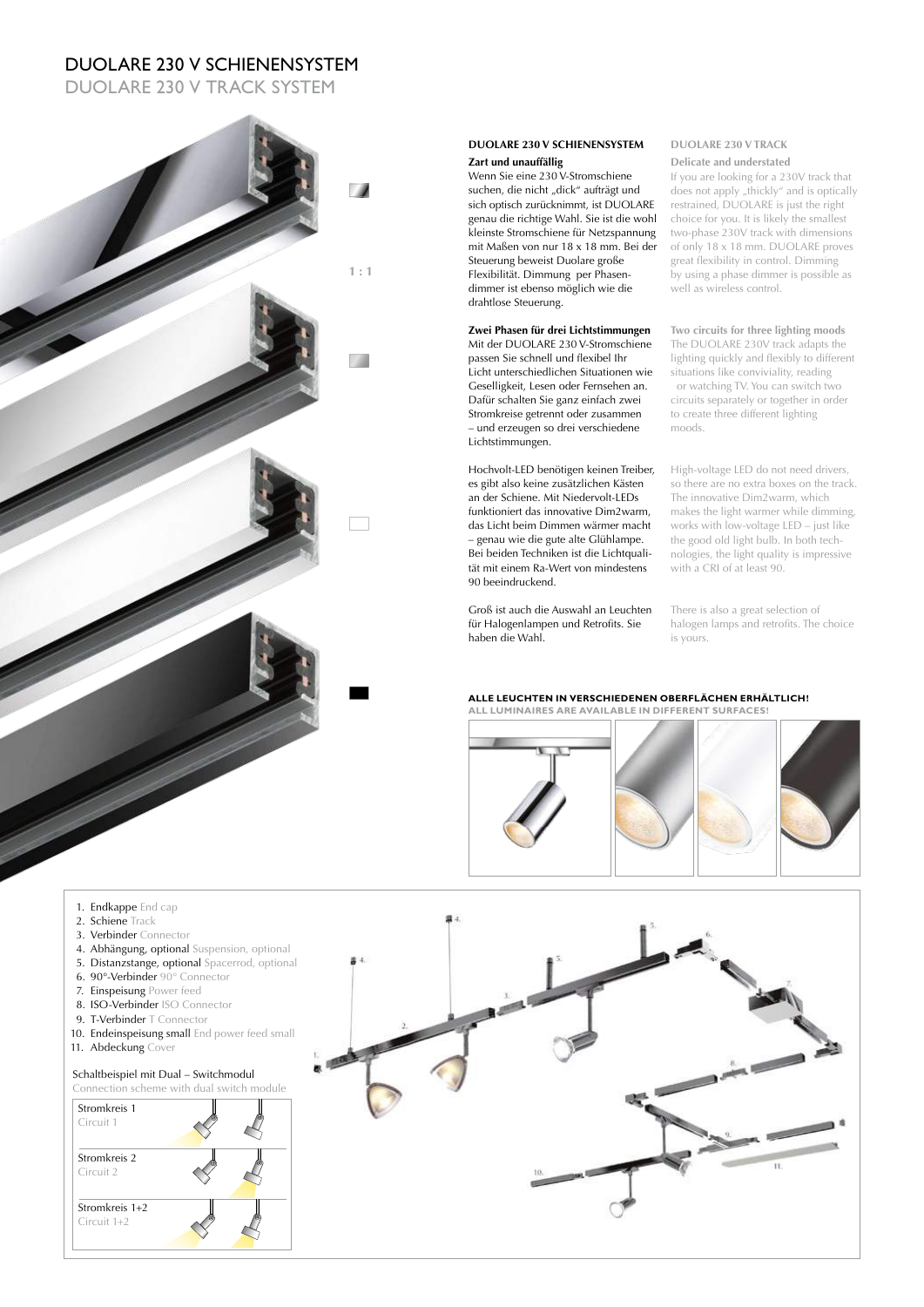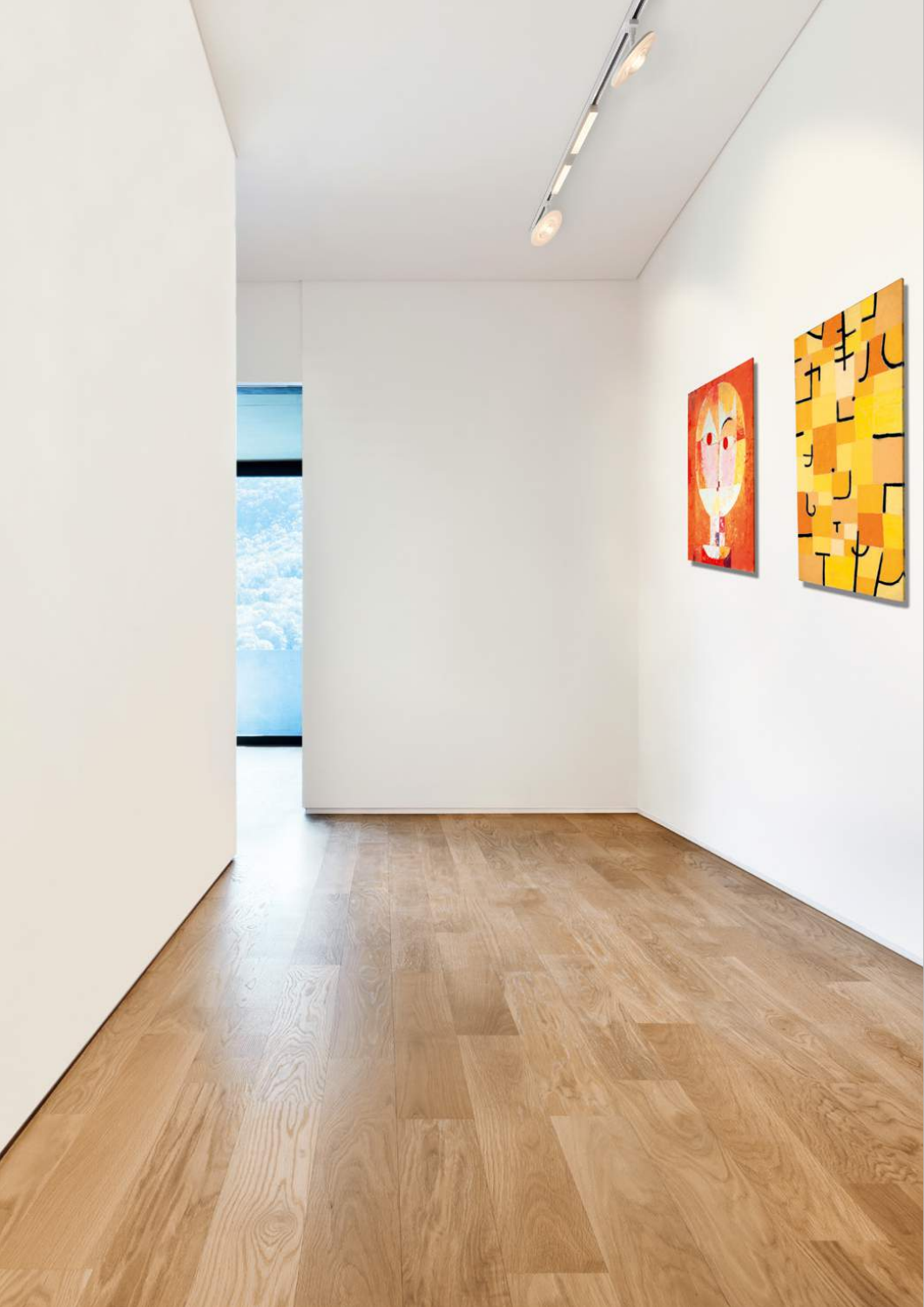**EUCLID DOWN DLR**

> LED 12W

min. 950lm

dim<sup>2</sup> **Option** 

## HOCHVOLT-LED DUOLARE SYSTEMLEUCHTEN

HIGH-VOLTAGE-LED DUOLARE SYSTEM LUMINAIRES

Dimmbar mit Phasendimmer / Fest verbaute LED der Energieklassen A - A++ sind enthalten Dimmable with phase dimmer / Fixed LED of Embedded energy classes A - A++ are included



**30° - 860407ch 60° - 860406ch**





 $90$ 



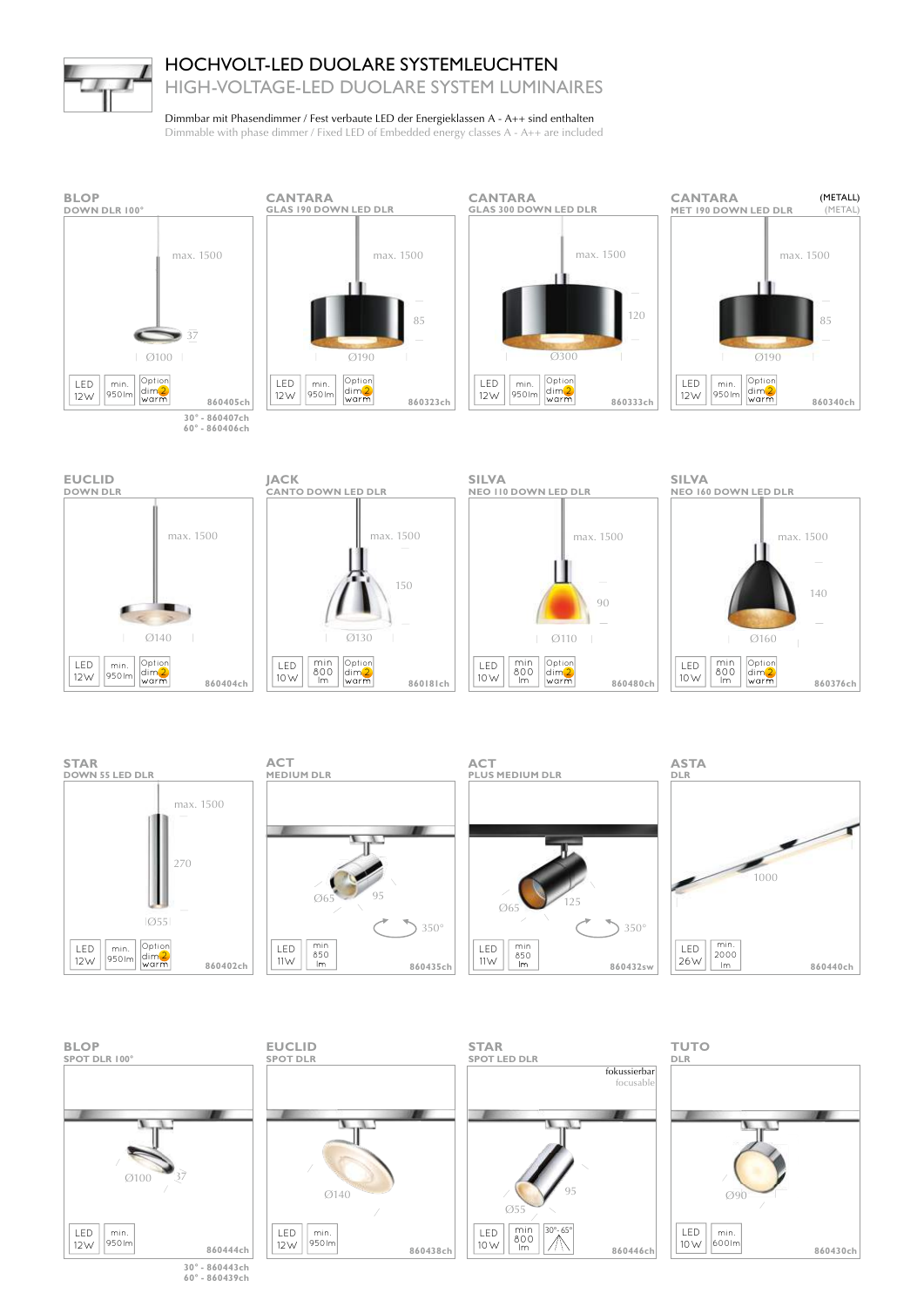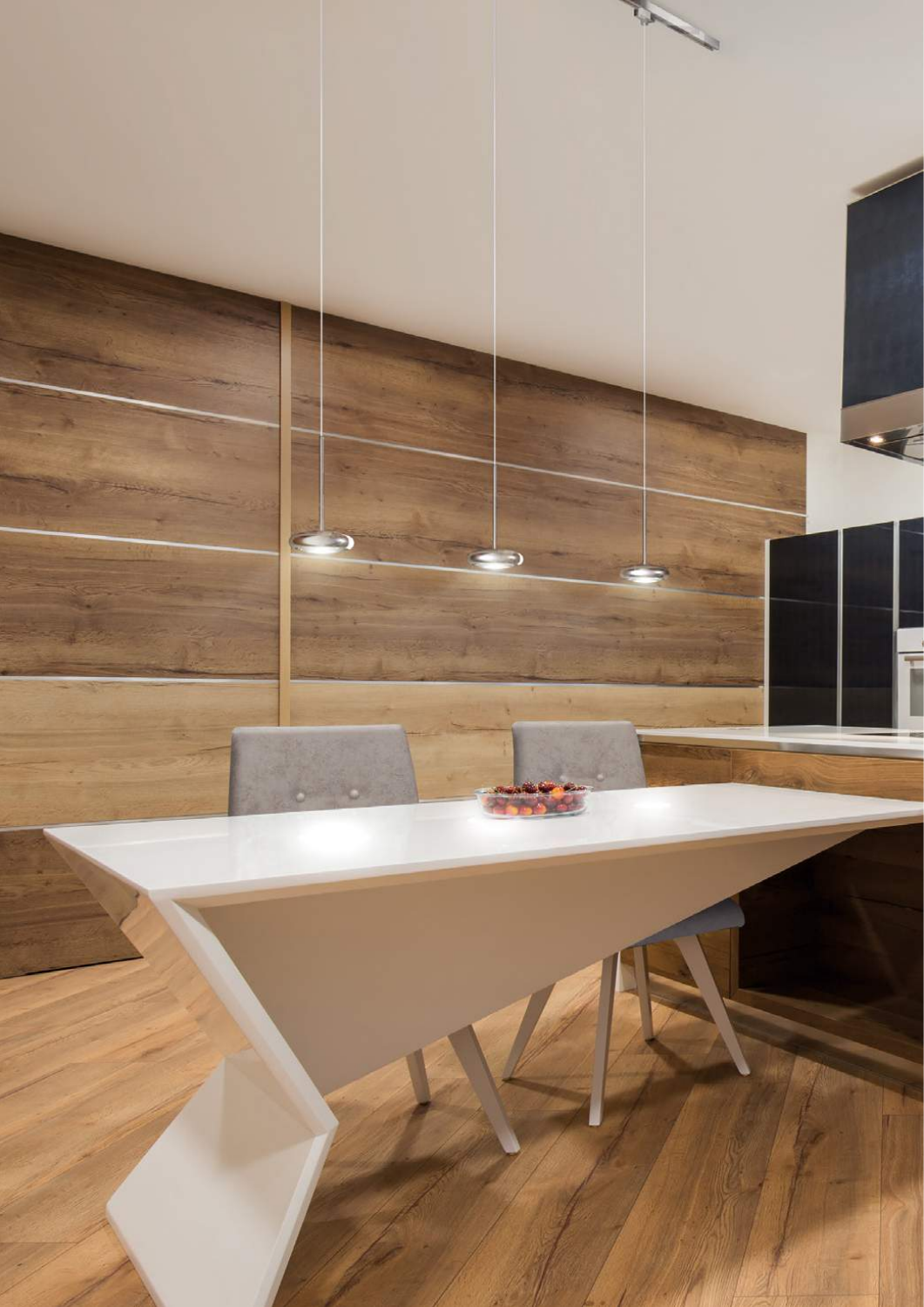

HALOGEN DUOLARE SYSTEMLEUCHTEN

HALOGEN DUOLARE SYSTEM LUMINAIRES

Dimmbar mit geeignetem Dimmer / Geeignet für Leuchtmittel der Energieklassen A - A++ Dimmable with suitable dimmer / Compatible with bulbs of energy classes A - A++









ENDBLENDRINGE FÜR

ANTI GLARE RING GLASSES FOR **SCOBO SPOT SQ 2 DLR STAR SPOT 55 QPAR 51 DL**